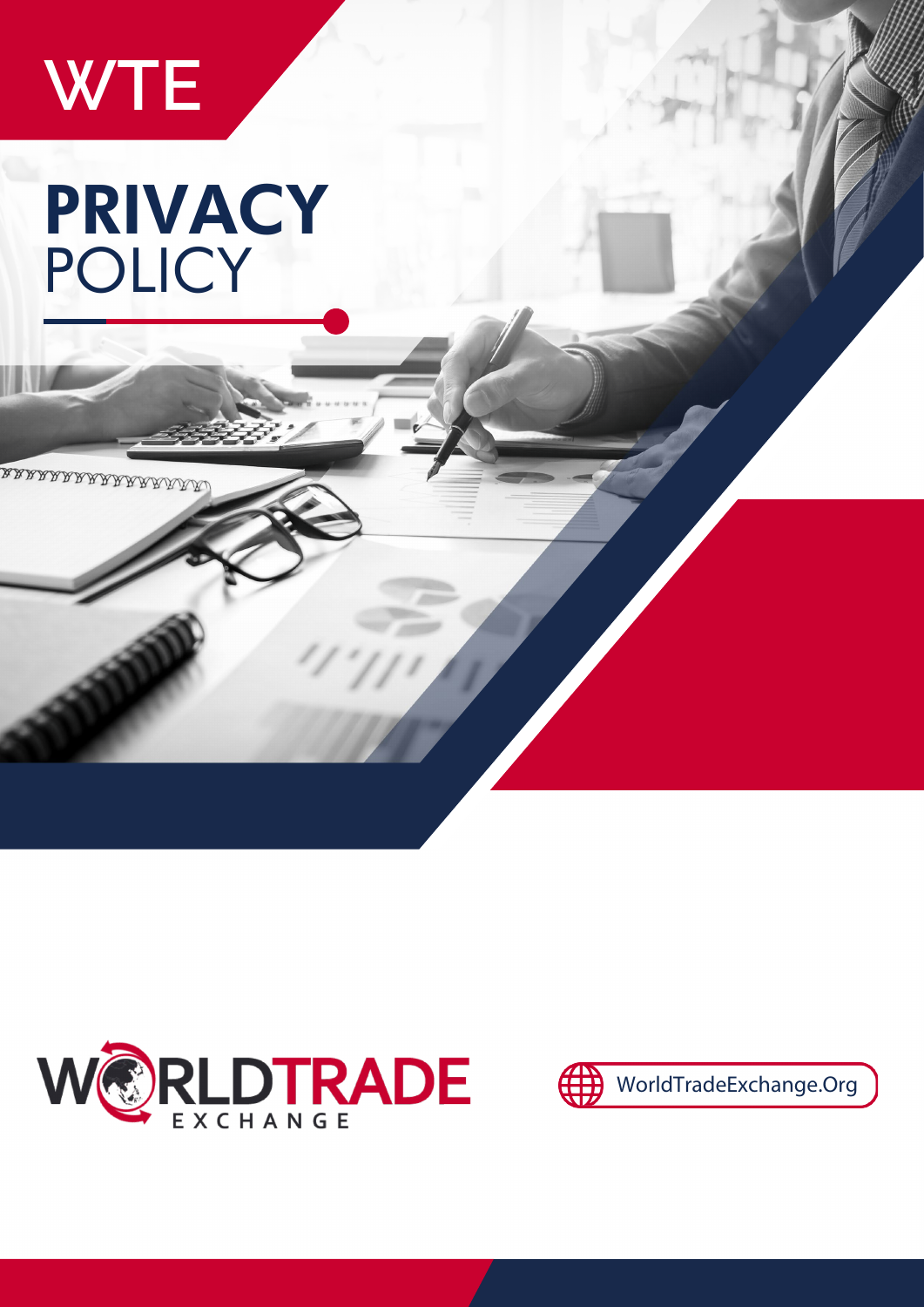### **WTE PRIVACY POLICY**

To run our business, WTE processes information about natural and legal persons ("**Personal Data**"), including information about our prospective, current and former clients ("**you**").

WTE takes your privacy seriously. This Privacy Notice ("**Notice**") contains information on what Personal Data the WTE entities collect(s), what we do with that information, and what rights you have.

**As part of our commitment to protect your Personal Data we want to inform you in a transparent manner:**

- Why and how WTE collects, uses and stores your Personal Data;
- The lawful basis for the use of your Personal Data; and
- What your rights are in relation to such processing and how you can exercise them.

### **TABLE OF CONTENT**

- 1. WHAT DOES THIS NOTICE COVER?
- 2. WHAT TYPES OF PERSONAL DATA DO WE COLLECT?
- 3. FOR WHICH PURPOSE DO WE PROCESS YOUR PERSONAL DATA AND WHAT LEGAL BASIS DO WE RELY ON?
- 4. HOW DO WE PROTECT PERSONAL DATA?
- 5. WHO HAS ACCESS TO PERSONAL DATA AND WITH WHOM ARE THEY SHARED?
- 6. HOW LONG DO WE STORE YOUR DATA?
- 7. WHAT ARE YOUR RIGHTS AND HOW CAN YOU EXERCISE THEM?
- 8. CHANGES TO YOUR PERSONAL DATA
- 9. UPDATES TO THIS NOTICE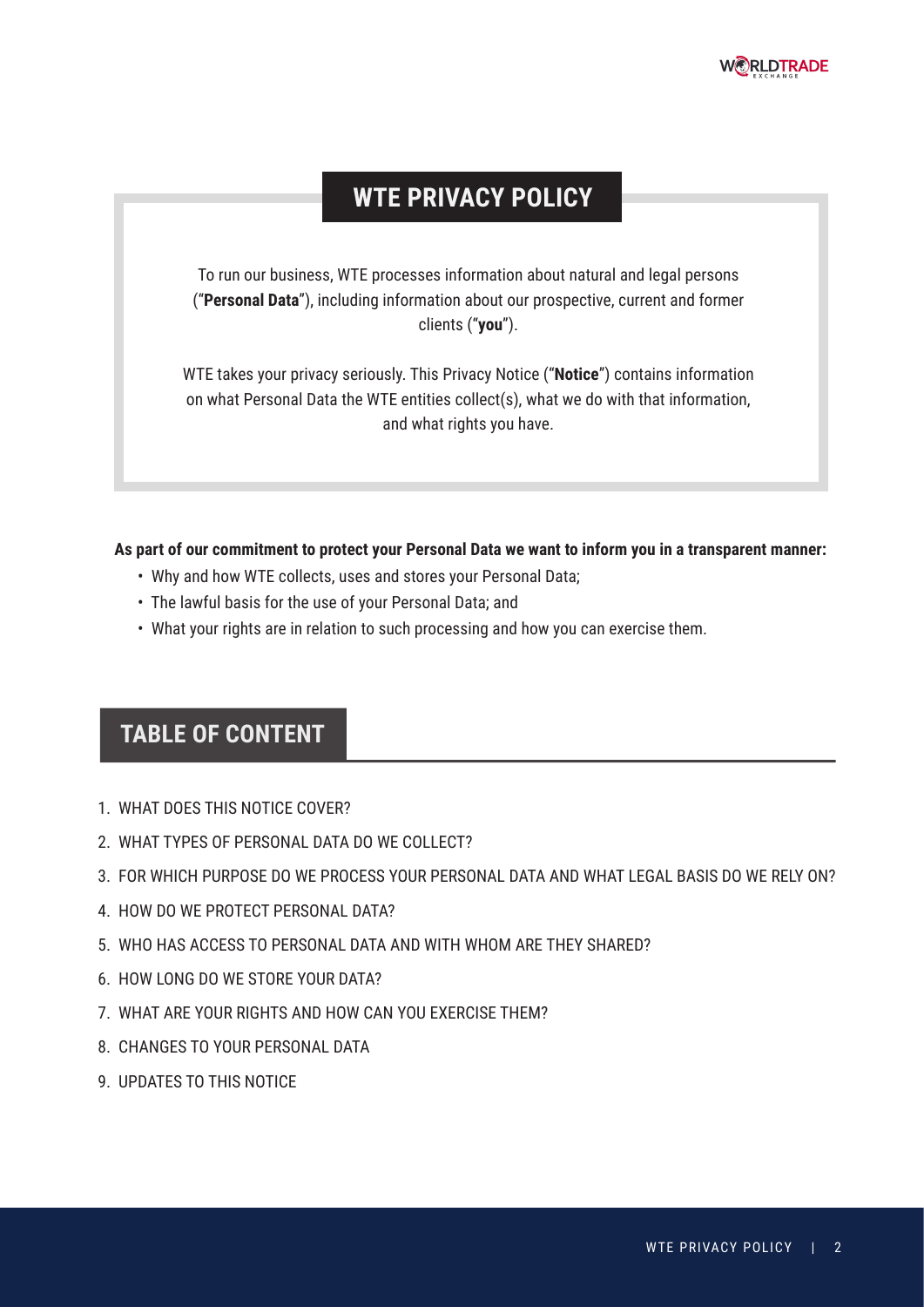

# **01 WHAT DOES THIS NOTICE COVER?**

This Notice applies to any and all forms of use ("**processing**") of Personal Data by us if you are a former, current or prospective client of any of the WTE entities listed in Section 10.

### **02 WHAT TYPES OF PERSONAL DATA DO WE COLLECT?**

For prospective clients with whom we have not yet made contact, we may collect (to the extent permitted by applicable law):

• personal identification details (such as name, address, gender, nationality), contact information (such as telephone, e-mail address), and family details (such as marital status);

• information related to the professional profile (such as directorship / positions and professional networks) and information related to company ownership and financial background.

For former and current clients or prospective clients with whom we are taking steps to enter into a business relationship, we collect (to the extent permitted by applicable law):

• personal details such as your name, identification number, date of birth, compliance related documents (including a copy of your national identity card or passport), phone number, address and domicile electronic address, and family details such as the name of your spouse, partner or children;

• financial information, including payment and transaction records and information relating to your assets (including fixed properties), financial statements, liabilities, taxes, revenues, earnings and investments (including your investment objectives);

• tax domicile and other tax-related documents and information;

• where relevant, professional information about you, such as your job title and work experience;

• your knowledge of and experience in investment matters;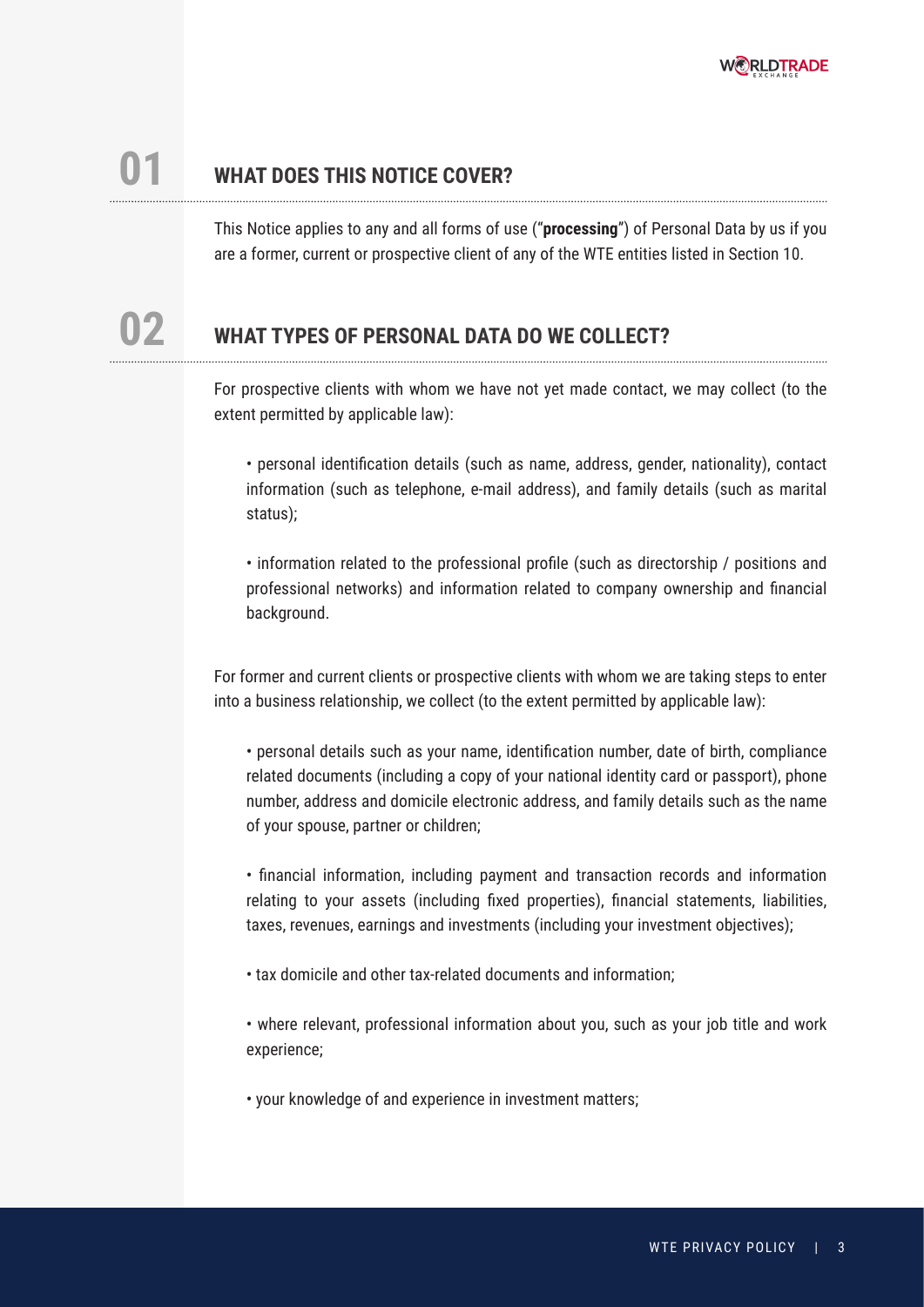• details of our interactions with you and the products and services you use, including electronic interactions across various channels such as e-mails and mobile applications;

• any records of phone calls between you and WTE, specifically phone log information such as your phone number, calling-party number, receiving-party number, forwarding numbers, time and date of calls and messages, duration of calls, routing information, and types of calls;

• where relevant, details of your nomination of a mandate;

• identifiers we assign to you, such as your client, business relation, contract, partner or account number, including identifiers for accounting purposes;

• when you access WTE websites or some of our applications, your activity in our products and services, data transmitted by your browser or device you are using and automatically recorded by our server, including date and time of the access, name of the accessed file as well as the transmitted data volume and the performance of the access, your device, your web browser, browser language and requesting domain, and IP address (additional data will only be recorded via our website if their disclosure is made voluntarily, e.g., in the course of a registration or request); and

• in some cases (where permitted by law), special categories of Personal Data, such as your biometric information, political opinions or affiliations, health information, racial or ethnic origin, religious or philosophical beliefs, and, to the extent legally possible, information relating to criminal convictions or offences.

We may use cookies, tracking technologies and other means (e.g., web beacons, pixels, gifs, tags, unique identifiers) to collect and process the above information from different channels and devices you use, including devices that you use to interact with us to access WTE websites, WTE platforms, products, services and applications for mobile devices.

For our usage of cookies and other tracking technologies in relation to WTE websites please also refer to the WTE Website Usage and Cookie Notice available here.

In some cases, we collect this information from public registers (which, depending on the product or service you receive and the country of the WTE entity with which you have a business relationship, may include beneficial ownership and other registers), public administration or other third-party or public sources, such as wealth screening services, credit reference agencies, fraud prevention agencies, intermediaries that facilitate data portability, and other WTE Group entities.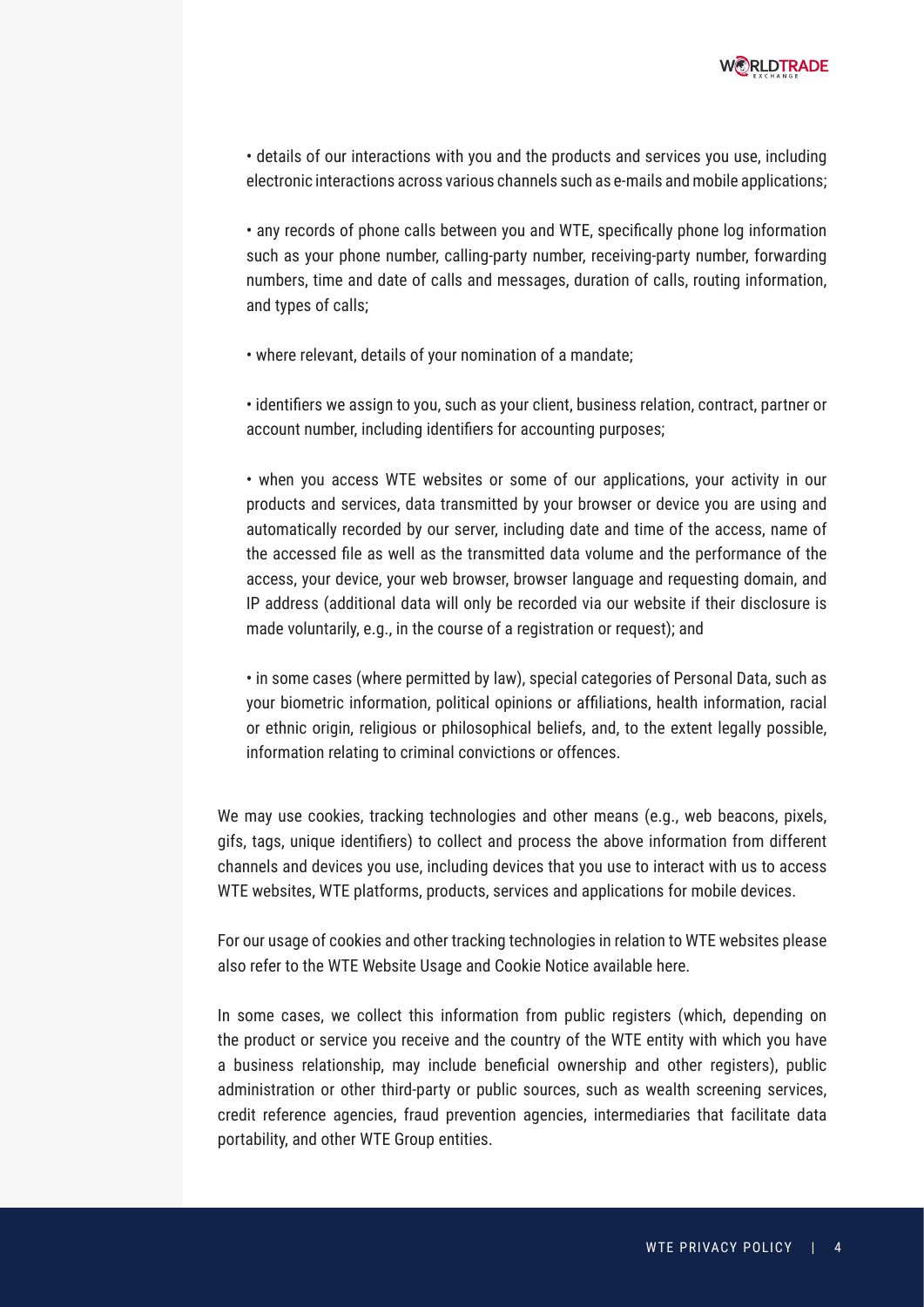

If relevant to the products and services we provide to you, we will also collect information about your additional card holders or account holders, business partners (including other shareholders, or beneficial owners), dependents or family members, representatives, or agents. Where you are an institutional or corporate client or investor, we may also collect information about your directors, representatives, employees, shareholders or beneficial owners. Before providing WTE with this information, you should inform those persons accordingly and provide a copy of this notice to them.

**The Seart of Search PURPOSES DO WE PROCESS YOUR PERSONAL DATA AND WHAT LEGAL BASIS DO WE RELY ON?** 

### **3.1 PURPOSES OF PROCESSING**

We always process your Personal Data for a specific purpose and only process the Personal Data which is relevant to achieve that purpose. In particular, we process Personal Data, within applicable legal limitations, for the following purposes:

#### **a) Client Onboarding. For example:**

• to verify your identity and assess your application (including the need for guarantees or other securitisation tools if you apply for credit). For legal and regulatory compliance checks (for example, to comply with anti-money laundering regulations, and prevent fraud), please see Section e) below.

#### **b) Client Relationship Management. For example, to:**

• manage our relationship with you, including communicating with you in relation to the products and services you obtain from us and from our business partners, handling customer service-related queries and complaints, facilitating debt recovery activities, making decisions regarding credit or your identity, tracing your whereabouts, and closing your account (in accordance with applicable law) if it remains dormant and we are unable to contact you after a period of time;

• help us to learn more about you as a client, the products and services you receive, your activity on WTE websites, our applications for mobile devices, on WTE platforms, and other products and services, including those offered by us, WTE Group entities, and our business partners, you may be interested in receiving, including profiling based on the processing of your Personal Data, for instance by looking at the types of applications, platforms, products and services that you use from us, how you like to be contacted;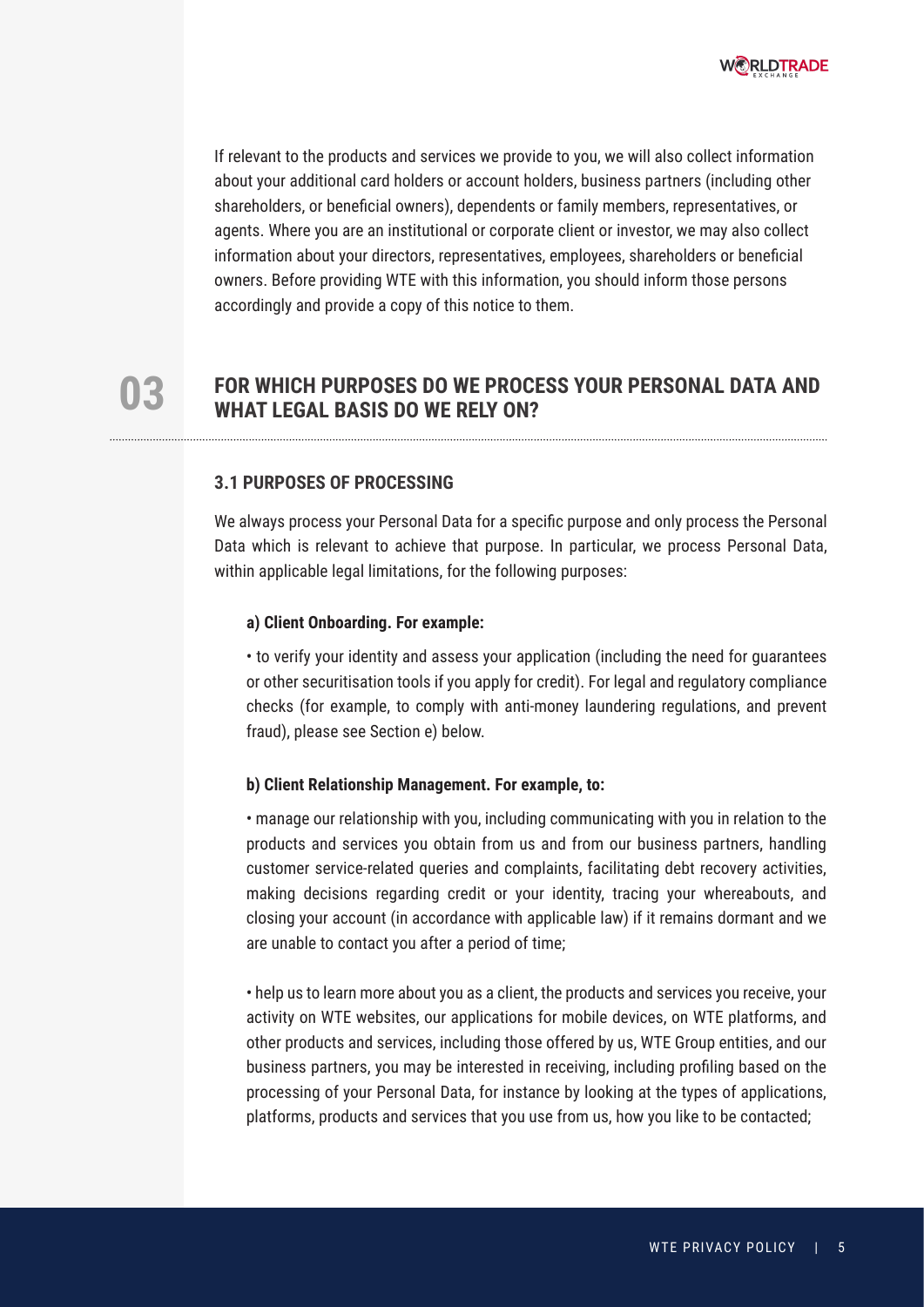

• collect and analyse your individualised and personal or anonymous and group-based activity and potential interests in the use of our products and services, of WTE websites, our applications for mobile devices and WTE platforms, multimedia portals and social networks.

### **c) Product implementation and execution. For example, to:**

• provide products and services to you and ensuring their proper execution, for instance by ensuring that we can identify you and make payments to and from your accounts in accordance with your instructions and the product terms;

• perform underwriting.

### **d) Engaging in prospecting and business development and / or protecting and enhancing the WTE brand. For example, to:**

• evaluate whether and how WTE may offer products, services and events, including those offered by us, WTE Group entities, and our other business partners, that may be of interest to you;

• individualised and personal or anonymous and group-based matching of offers on WTE websites, on our applications for mobile devices, on WTE platforms, on multimedia portals and social networks and other WTE products and services you may use;

• contact you for direct marketing purposes about products and services we think will be of interest to you, including those offered by us, WTE Group entities, and our other business partners, and facilitating competitions and promotions.

### **e) Compliance and Risk Management and / or Crime Prevention, Detection and Investigation. For example, to:**

• carry out legal and regulatory compliance checks in particular as part of the onboarding process and periodic compliance checks, including to comply with antimoney laundering regulations and fraud prevention;

• meet our on-going regulatory and compliance obligations (e.g., laws of the financial sector, anti-money laundering and tax laws), including in relation to recording and monitoring communications, disclosures to tax authorities, financial service regulators and other regulatory, judicial and governmental bodies or in proceedings and investigating or preventing crime;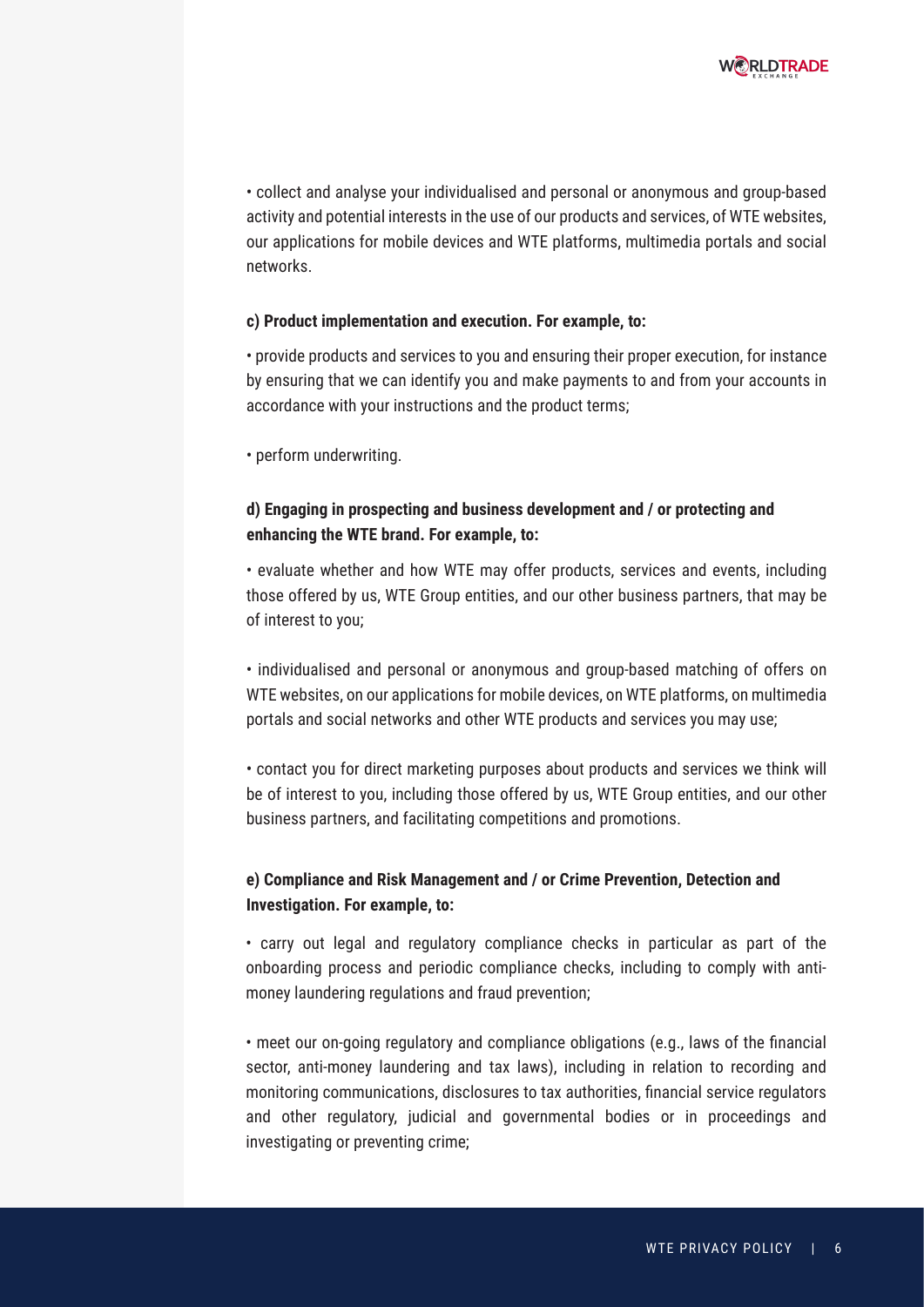

• receive and handle complaints, requests or reports from you or third parties made to designated units within WTE or the WTE Group;

• reply to any actual or potential proceedings, requests or the inquiries of a public or judicial authority.

#### **f) Supporting, Enhancing and Maintaining WTE's technology. For example, to:**

• take steps to improve our products and services and our use of technology, including testing and upgrading of systems and processes, and conducting market research to understand how to improve of our existing products and services or learn about other products and services we can provide.

#### **g) Other purposes. For example:**

• for the WTE Group's prudent operational management (including credit, compliance and risk management, technological support services, reporting, insurance, audit, systems and products training and administrative purposes);

• to enable a transfer, merger or disposal to a potential buyer, transferee, merger partner or seller and their advisers in connection with an actual or potential transfer, merger or disposal of part or all of WTE's business or assets, or any associated rights or interests, or to acquire a business or enter into a merger with it;

• to collect data to ensure the security of buildings as well as property and information located or stored on the premises, to prevent, and if necessary, investigate unauthorized physical access to secure premises (e.g., maintaining building access logs and CCTV system images);

- to undertake transactional and statistical analysis, and related research; or
- to exercise our duties and/or rights vis-à-vis you or third parties.

### **3.2 BASIS FOR PROCESSING OF PERSONAL DATA**

WTE processes your Personal Data within the applicable legal framework. Where required and depending on the purpose of the processing activity (see Section 3.1), the processing of your Personal Data will be one of the following grounds: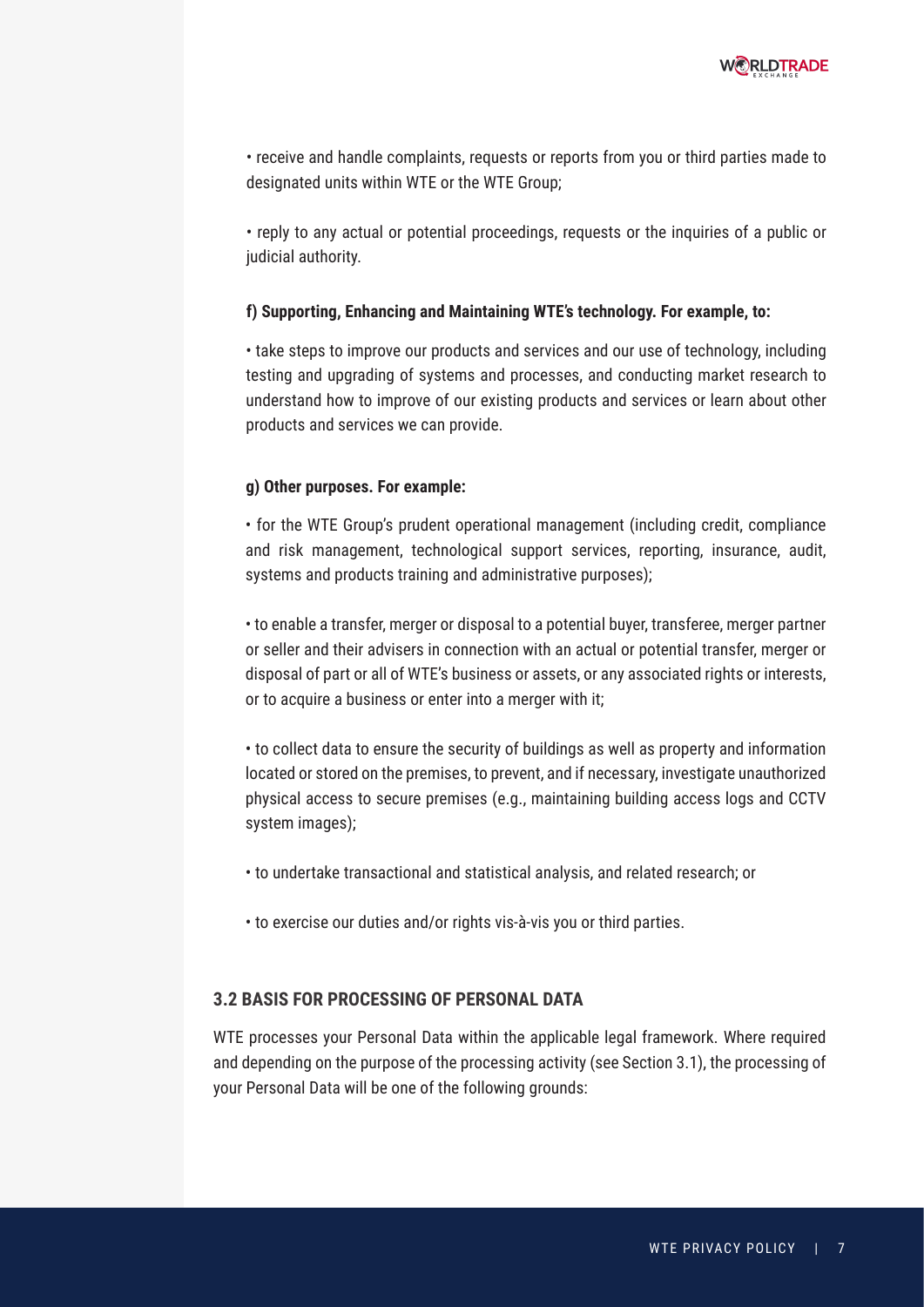

• necessary for taking steps to enter into or executing a contract with you for the services or products you request, or for carrying out our obligations under such a contract, such as when we use your data for some of the purposes in Section 3.1 a) and c) above, as well as certain of the data disclosures described in Section 5 below;

• required to meet our legal or regulatory responsibilities, including when we conduct the legal and regulatory compliance checks, such as when we use your data for some of the purposes in Section 3.1 e) and g) above, and make the disclosures to authorities, regulators and government bodies referred to in Section 5 below;

• necessary for the legitimate interests of WTE, without unduly affecting your interests or fundamental rights and freedoms and to the extent such Personal Data is necessary for the intended purpose (such as when we use your data for some of the purposes in Section 3.1 a), b), d), e), f) and g). See below for more examples of legitimate interests of WTE);

• in some cases, we have obtained your consent (for instance where required by law) or processed, where required under applicable laws or regulations, with your explicit consent in the case of special categories of Personal Data (such as your biometric data); or

• in some cases, necessary for the performance of a task carried out in the public interest.

A legitimate interest of WTE is in particular considered in the following instances. The processing is necessary to:

• manage our relationship with you and to help us to learn more about you as a client, the products and services you receive, and other products and services you may be interested in receiving (see Section 3.1 b) above);

• evaluate whether and how WTE may offer products, services and events that may be of interest to you (see Section 3.1 d) above);

• prevent fraud or criminal activity, misuses of our products or services as well as the security of our information, IT systems, architecture and networks and security of WTE premises (see Section 3.1 e) and g) above);

• receive and handle complaints, requests or reports from you or third parties made to designated units within WTE or the WTE Group (see Section 3.1 e) above);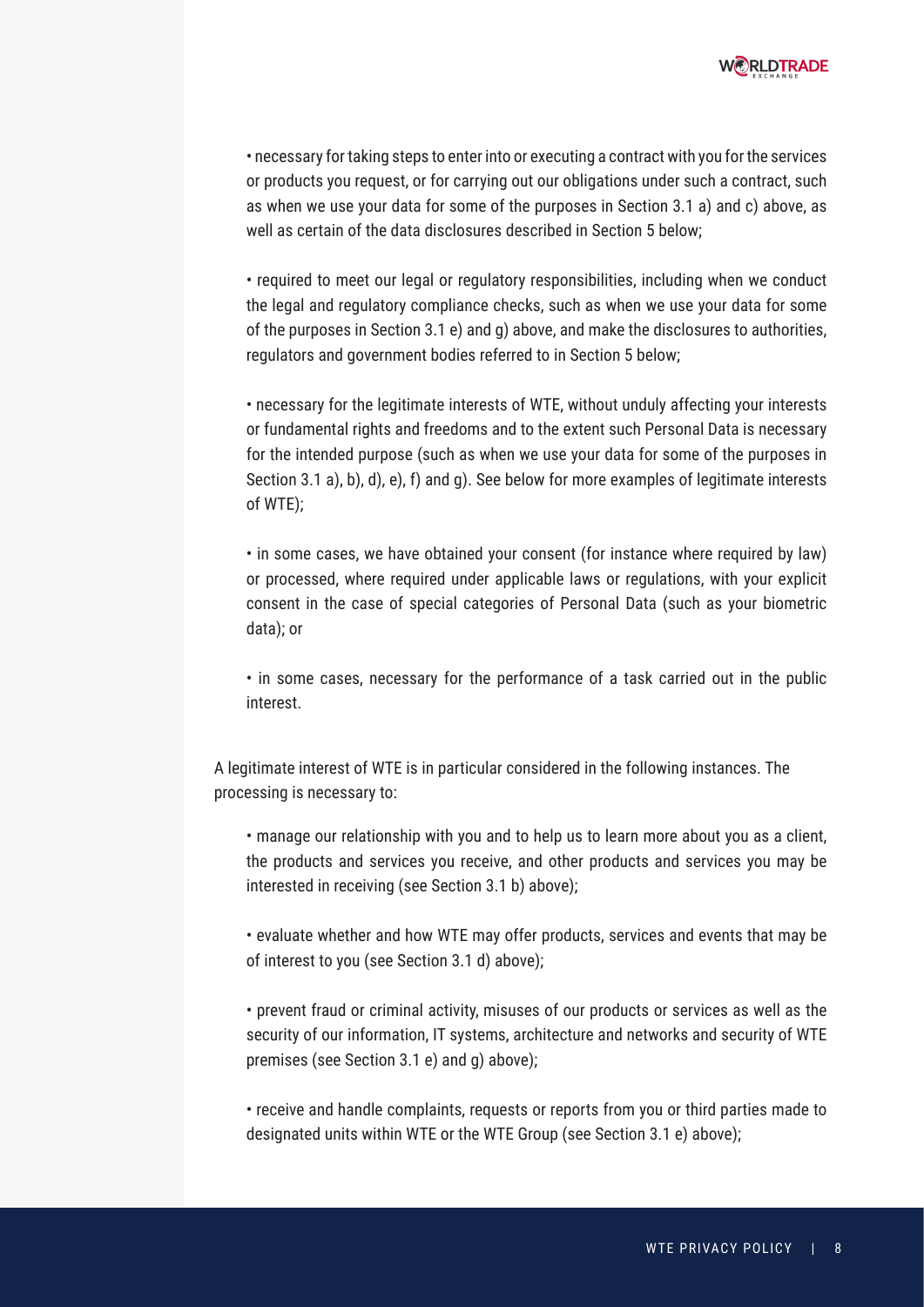• take steps to improve our products and services and our use of technology and to conduct market research (see Section 3.1 f) above);

• cooperate with a request made in any actual or potential proceedings or the inquiries of a public or judicial authority (see Section 3.1 e) above);

• exercise our rights under Constitution of Singapore, including our freedom to conduct a business and right to property;

• meet our accountability for prudent operational management (see section 3.1 g) above) and regulatory requirements around the world; and

• certain situations when we make the disclosures referred to in Section 5 below, providing products and services and assuring a consistently high service standard across the WTE Group, and keeping our customers, employees and other stakeholders satisfied.

To the extent WTE has obtained your consent to process ordinary Personal Data in the past in any product-specific terms and conditions for the purposes of data protection law only, WTE will no longer rely on such consent, but instead will rely on lawful grounds of compliance with a legal obligation, contractual necessity or legitimate interests (as specified in this Notice), and WTE' ability to rely on that consent is hereby waived or extinguished. For the avoidance of doubt, any consent given for any other reason, for instance (and if applicable) e-Privacy (including direct marketing), banking secrecy, decisions based solely on automated processing remains unaffected by this paragraph.

Where the Personal Data we collect from you is needed to meet our legal or regulatory obligations or enter into an agreement with you, if we cannot collect this Personal Data there is a possibility, we may be unable to on-board you as a client or provide products or services to you (in which case we will inform you accordingly).

To the extent that we process any special categories of data relating to you, we will do so because:

- the processing is necessary for the establishment, exercise or defense of a legal claim;
- the processing relates to personal data which are manifestly made public by you; or

• you have given your explicit consent to us to process that information (where legally permissible).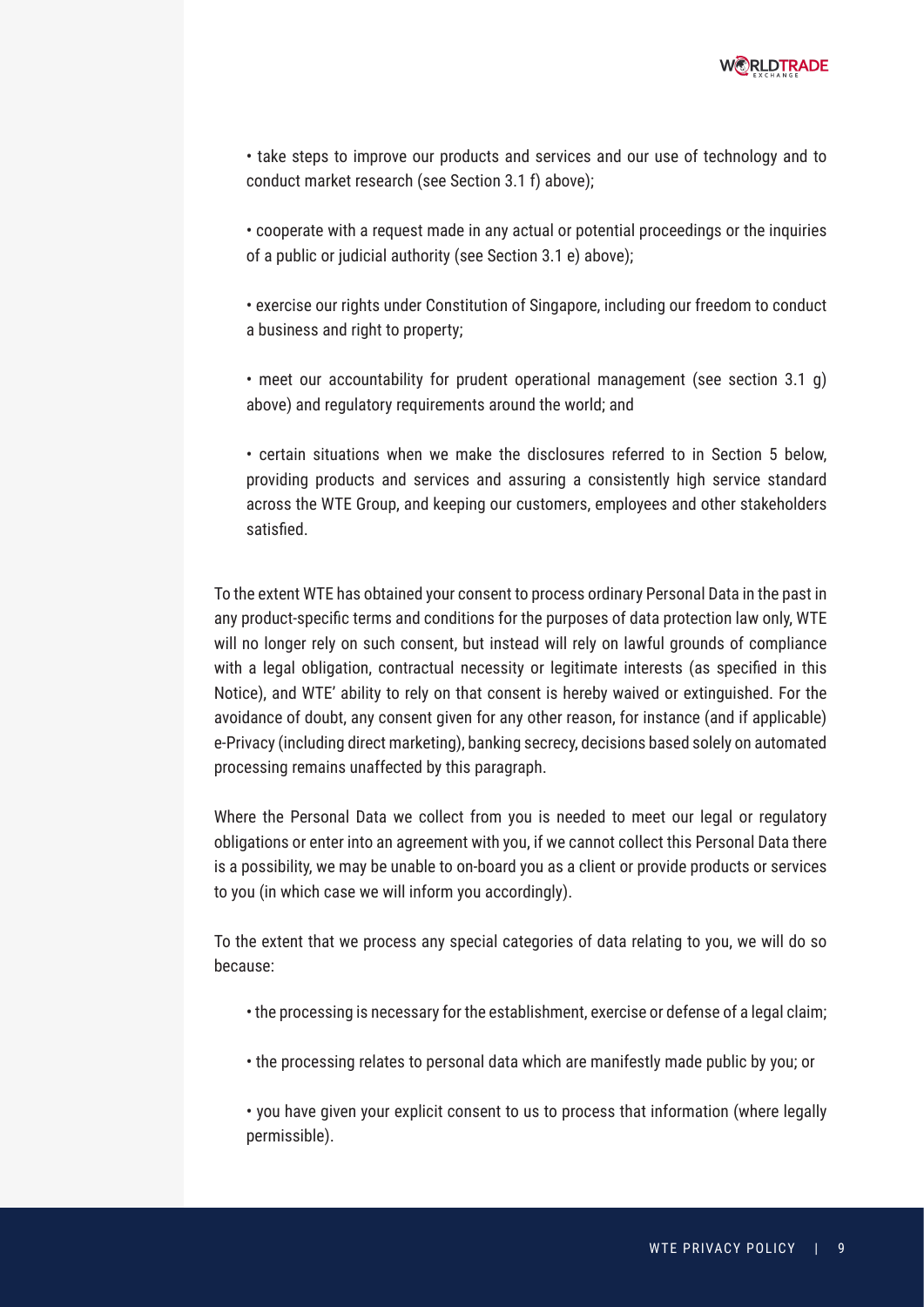

# **04 HOW DO WE PROTECT PERSONAL DATA?**

We have implemented stringent technical and organizational security measures to safeguard the personal information of every client, member, and investor in our custody and control. Such measures include, for example, limiting access to our clients' information only to employees and authorized service providers who need to know such information for the purposes described in our 'Privacy Policy' PDF report, as well as other administrative, technical and physical safeguards. Thus, your personal and company details with WTE cannot be disclosed to any third parties for any reason whatsoever without a Singapore court order. All WTE employees accessing Personal Data must comply with our internal rules and processes in relation to the processing of your Personal Data to protect them and ensure their confidentiality. WTE and the WTE Group have also implemented adequate technical and organisational measures to protect your Personal Data against unauthorised, accidental or unlawful destruction, loss, alteration, misuse, disclosure or access and against all other unlawful forms of processing.

# WHO HAS ACCESS TO PERSONAL DATA AND WITH WHOM ARE **THEY SHARED**?

### **5.1 WITHIN WTE GROUP**

We usually share Personal Data with other WTE Group companies, for the purposes indicated in Section 3.1, to ensure a consistently high service standard across our group, and to provide services and products to you.

### **5.2 OUTSIDE WTE AND THE WTE GROUP**

### **5.2.1 THIRD PARTIES**

We transfer Personal Data to other countertrade, exchange, credit and financial services institutions and comparable institutions and to our professional advisers and consultants to perform the business relationship with you. In particular, when providing products and services to you, we will share Personal Data with persons acting on your behalf or otherwise involved (depending on the type of product or service you receive from us), including, where relevant the following types of companies:

• a party acquiring interest in, or assuming risk in or in connection with, the transaction (such as an insurer);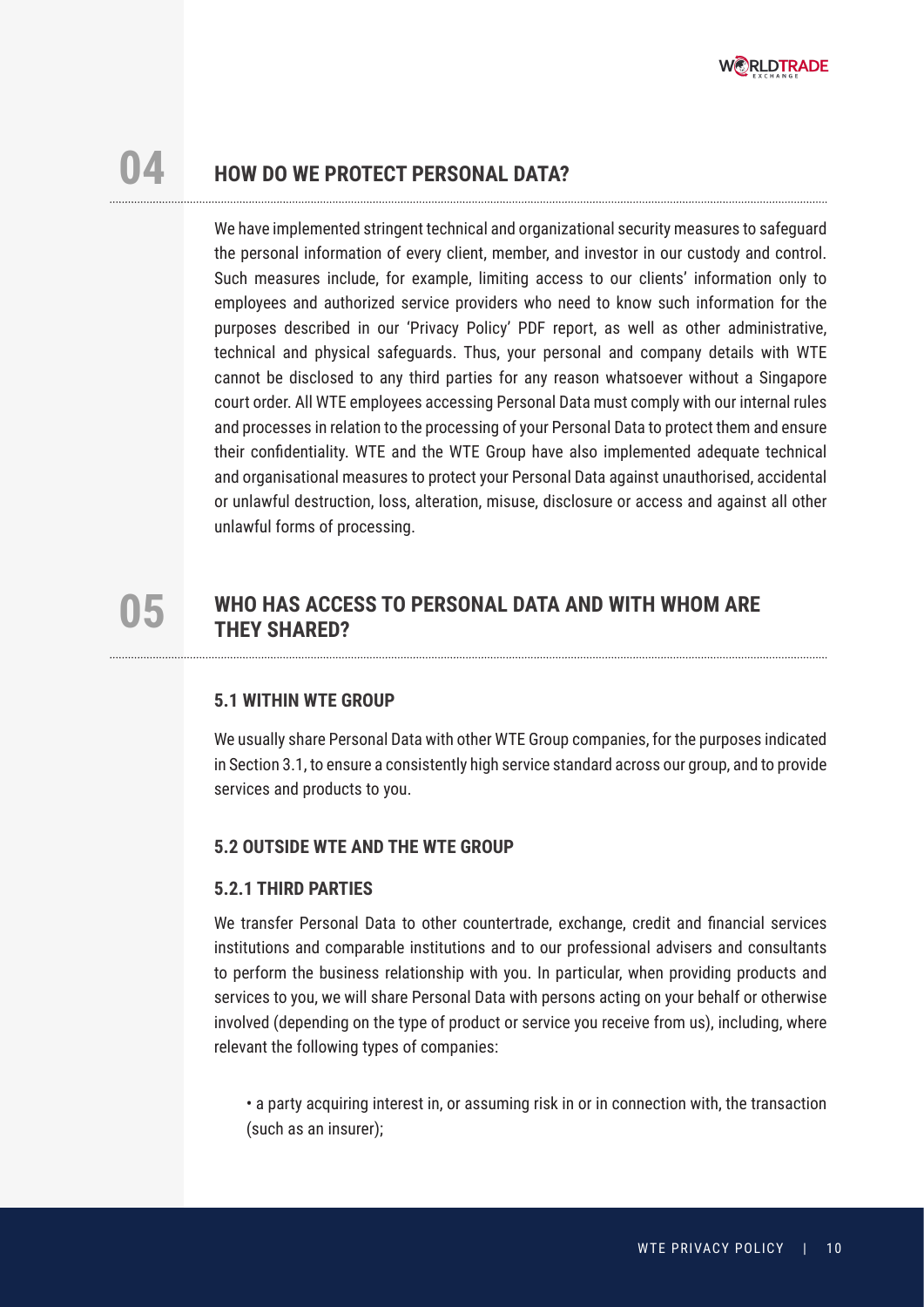

• credit card associations, and other card payment and platform providers;

• issuers of securities (including third parties appointed by them) in which you have an interest, where such securities are held by third party banks for you;

• payment recipients, beneficiaries, account nominees, intermediaries, correspondent and agent banks (including custodian banks);

• clearing houses, and clearing or settlement systems and specialised payment companies or institutions such as SWIFT;

• market counterparties, upstream withholding agents, swap or trade repositories, stock exchanges;

• other financial institutions, credit reference agencies or credit bureaus (for the purposes of obtaining or providing credit references);

- any third-party fund manager who provides asset management services to you;
- any introducing broker to whom we provide introductions or referrals, and
- lawyers, auditors, accountants, and insurers providing legal, audit, consultancy, accounting or insurance services to us.

### **5.2.2 SERVICE PROVIDERS**

In some instances, we also share Personal Data with our suppliers, who are contractually bound to confidentiality, such as IT hardware, software and outsourcing providers, logistics, mail, courier, printing services and storage providers, marketing and communication providers, facility management companies, market data service providers, transportation and travel management providers and others. When we do so we take steps to ensure they meet our data security standards, so that your Personal Data remains secure.

Where WTE transfers your data to service providers processing data on WTE behalf, we take steps to ensure they meet our data security standards, so that your Personal Data remains secure. Service providers are thereby mandated to comply with a list of technical and organisational security measures, irrespective of their location, including measures relating to: (i) information security management; (ii) information security risk assessment and (iii) information security measures (e.g., physical controls; logical access controls; malware and hacking protection; data encryption measures; backup and recovery management measures).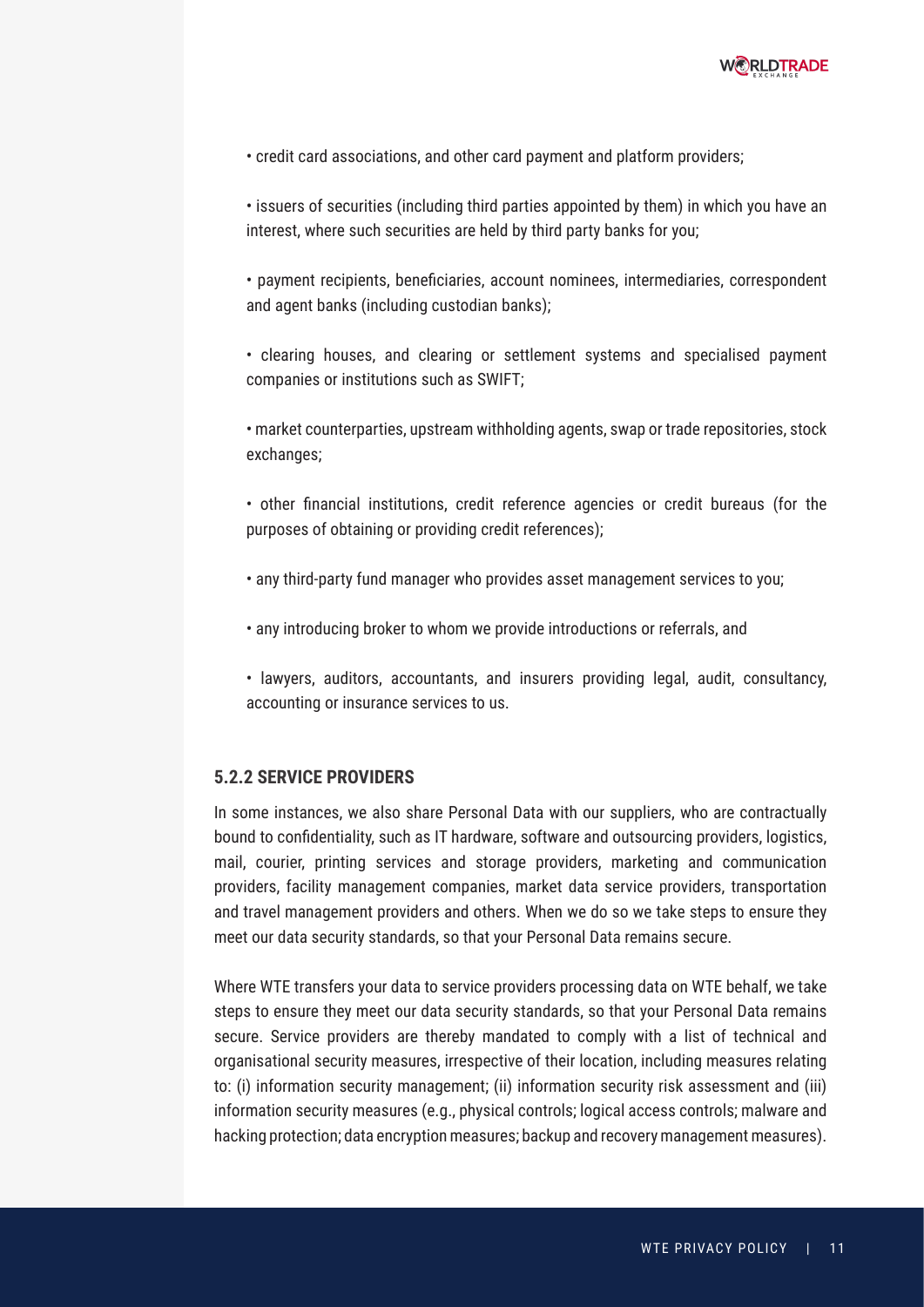

### **5.2.3 PUBLIC OR REGULATORY AUTHORITIES**

If required from time to time, we disclose Personal Data to public authorities, regulators or governmental bodies, courts or party to proceedings, where we are required to disclose information by applicable law or regulation, under a code of practice or conduct, at their request, or to safeguard our legitimate interests.

### **5.2.4 OTHERS**

• We may need to disclose Personal Data to exercise or protect legal rights, including ours and those of our employees or other stakeholders, or in response to requests from individuals or their representatives who seek to protect their legal rights or such rights of others;

• A potential buyer, transferee, merger partner or seller and their advisers in connection with an actual or potential transfer or merger of part or all of WTE's business or assets, or any associated rights or interests, or to acquire a business or enter into a merger with it;

• Any other legitimate recipient required by applicable laws or regulations.

### **5.3 DATA TRANSFERS TO OTHER COUNTRIES**

The Personal Data transferred within or outside WTE and the WTE Group as set out in Sections 5.1 and 5.2, is in some cases also processed in other countries. We only transfer your Personal Data abroad to countries which are considered to provide an adequate level of data protection, or in the absence of such legislation that guarantees adequate protection, based on appropriate safeguards provided by local applicable law.

A copy of these measures can be obtained by contacting the Group Data Protection Office. If and to the extent required by applicable law, we implement the necessary legal, operational and technical measure and/or enter into an agreement with you before such transfers.

### **06 HOW LONG DO WE STORE YOUR DATA?**

We will only retain Personal Data for as long as necessary to fulfil the purpose for which it was collected or to comply with legal, regulatory or internal policy requirements. To help us do this, we apply criteria to determine the appropriate periods for retaining your Personal Data depending on its purpose. In general, although there may be limited exceptions, data is kept for the time period defined in the WTE Records Management Policy.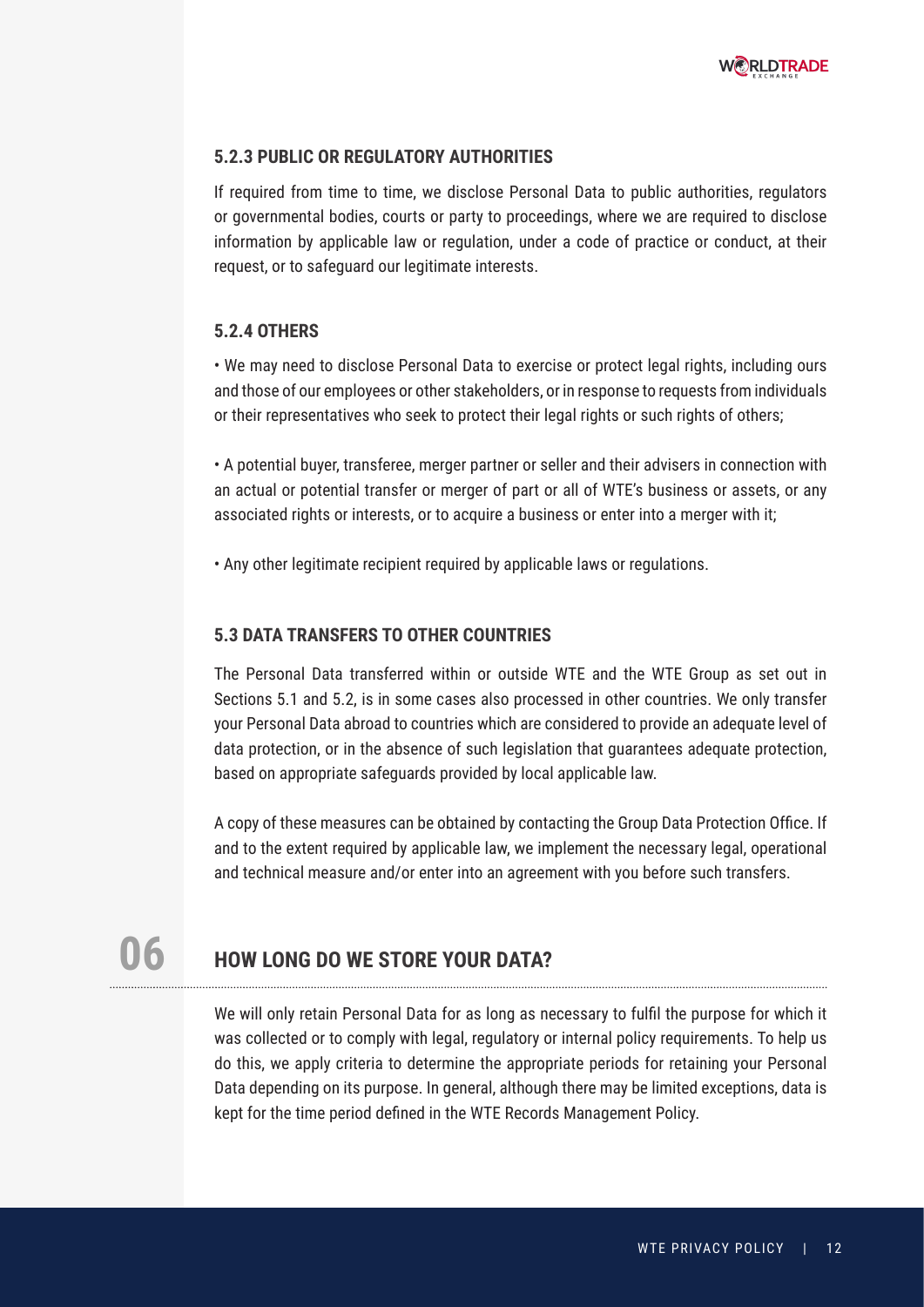As far as necessary, we will keep your data for the duration of our business relationship subject to applicable legal and regulatory requirements. In addition, we might process your data after the termination of our business relationship for compliance or risk management in accordance with the applicable laws as well as pursuant to various retention and documentation obligations or if it is in WTE' legitimate interest.

In general, WTE will retain personal data for the period of the relationship or contract with WTE plus 10 years, reflecting the length of time for which legal claims may be made following the termination of such relationships or contract.

If you wish to have your Personal Data removed from our databases, you can make a request as described in Section 7 below, which we will review as set out therein.

## **07 WHAT ARE YOUR RIGHTS AND HOW CAN YOU EXERCISE THEM?**

### **7.1 YOUR RIGHTS**

You have a right to access and to obtain information regarding your Personal Data that we process. If you believe that any information we hold about you is incorrect or incomplete, you may also request the correction of your Personal Data.

You also have the right to:

- object to the processing of your Personal Data;
- request the erasure of your Personal Data;
- request restriction on the processing of your Personal Data; and/or

• withdraw your consent where WTE obtained your consent to process Personal Data (without this withdrawal affecting the lawfulness of any processing that took place prior to the withdrawal).

When Personal Data is processed for direct marketing purposes, your right to object extends to direct marketing, including profiling to the extent it is related to such marketing. You may object to direct marketing by clicking the "unsubscribe" link in any of our e-mails to you, or by emailing us at the addressed indicated in Section 7.2 at any time.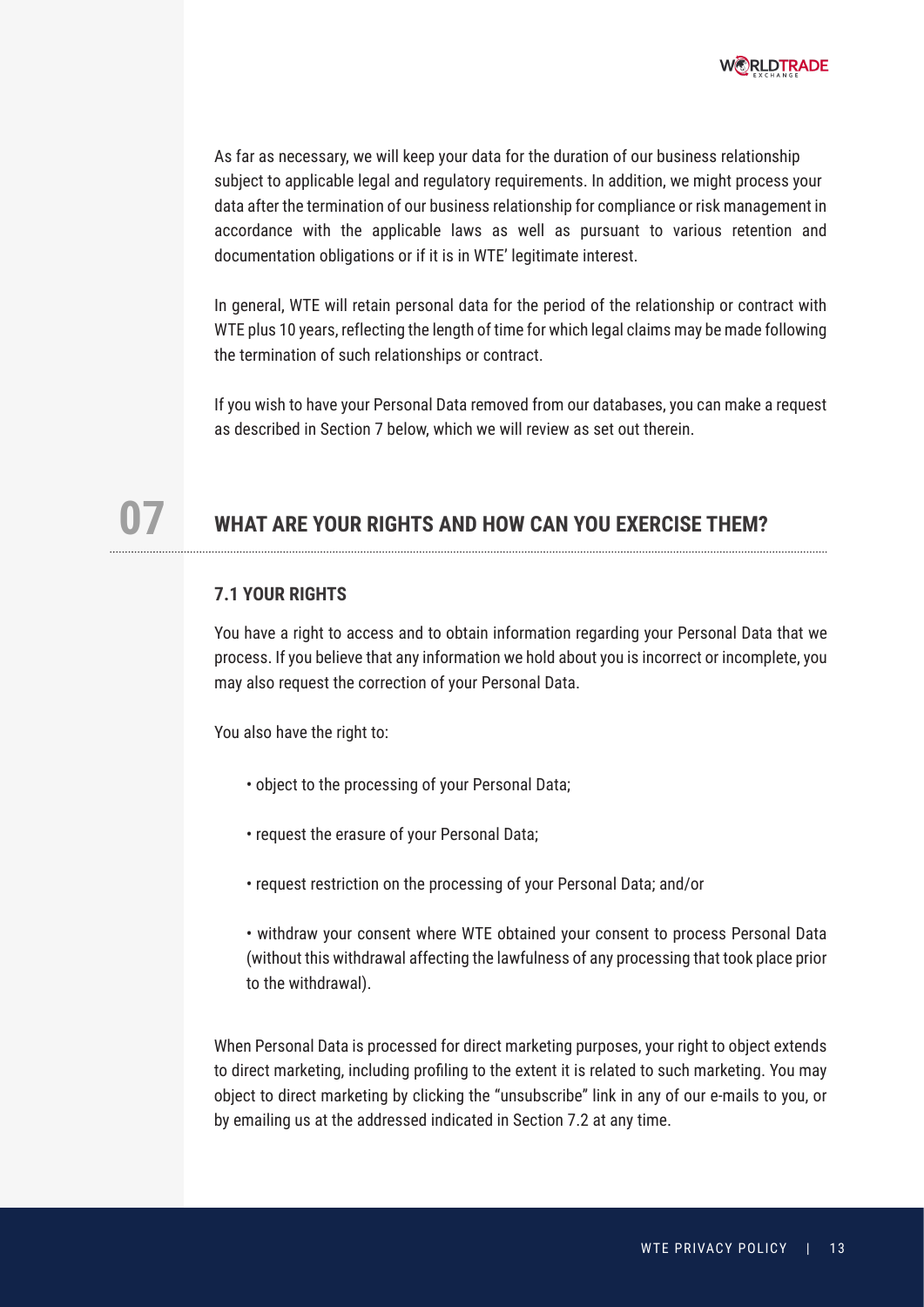

Where we process your Personal Data on the basis of your consent, or where such processing is necessary for entering into or performing our obligations under a contract with you, you may have the right to request your Personal Data be transferred to you (known as the 'data portability' right). You also have the right to ask WTE for information regarding some or all of the Personal Data we collect and process about you.

WTE will honour such requests, withdrawal or objection as required under applicable data protection rules but these rights are not absolute: they do not always apply and exemptions may be engaged. We will usually, in response to a request, ask you to verify your identity and/ or provide information that helps us to understand your request better. If we do not comply with your request, we will explain why.

In certain circumstances WTE may process your Personal Data through automated decisionmaking. Where this takes place, you will be informed of such automated decision-making that uses your Personal Data and be given information on criteria and procedures applied. You can request an explanation about automated decision making carried out and that a natural person reviews the related decision where such a decision is exclusively based on such processing.

### **7.2 EXERCISING YOUR RIGHTS**

To exercise the above rights, please:

If you are not satisfied with how WTE processes your Personal Data, we would like to discuss it with you to understand how we can rectify the issue. If you would like to speak to us about our use of your Personal Data, you can contact the Group Data Protection Office by emailing info@wtepl.com.

# **08 CHANGES TO YOUR PERSONAL DATA**

We are committed to keeping your Personal Data accurate and up to date. Therefore, if your Personal Data changes, please inform us of the change as soon as possible.